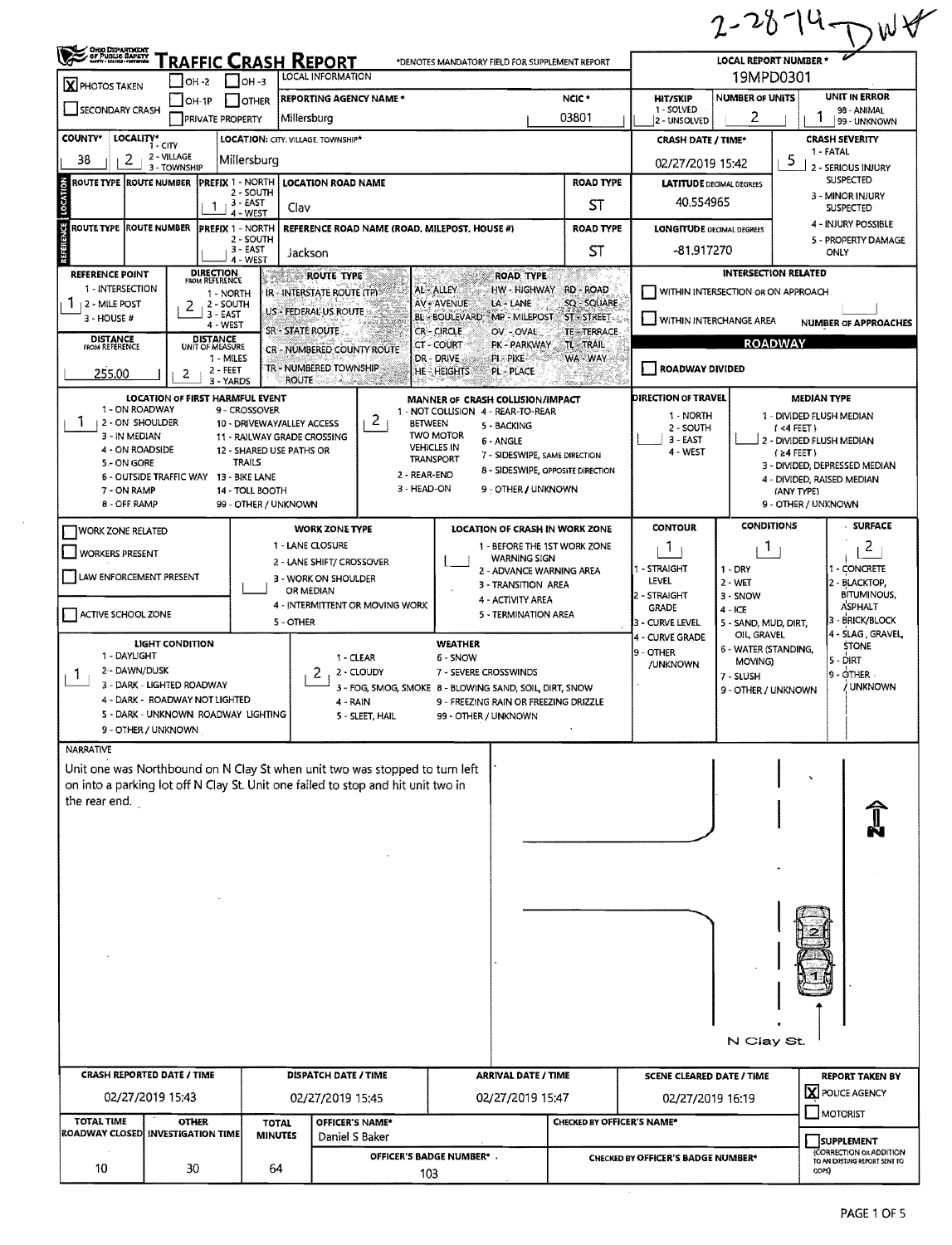|                            | <b>GHO DEPARTMENT</b><br>OF PUBLIC BAFFIT                                                                         |                                                           |                                                                       |                                                      |                                                   |                                                       |                                       | <b>LOCAL REPORT NUMBER</b>                                |  |  |  |
|----------------------------|-------------------------------------------------------------------------------------------------------------------|-----------------------------------------------------------|-----------------------------------------------------------------------|------------------------------------------------------|---------------------------------------------------|-------------------------------------------------------|---------------------------------------|-----------------------------------------------------------|--|--|--|
|                            |                                                                                                                   |                                                           |                                                                       |                                                      |                                                   |                                                       |                                       | 19MPD0301                                                 |  |  |  |
| UNIT#                      | OWNER NAME: LAST, FIRST, MIDDLE (C) SAME AS DRIVERY                                                               |                                                           |                                                                       |                                                      |                                                   | OWNER PHONE:INCLUDE AREA CODE (E) SAME AS DRIVER)     |                                       | DAMAGE                                                    |  |  |  |
| 뚭                          | JAMES, ANTHONY, MICHAEL<br>OWNER ADDRESS: STREET, CITY, STATE, ZIP ( C) SAME AS DRIVER)                           |                                                           |                                                                       |                                                      | 740-610-7666                                      |                                                       | 1 - NONE                              | <b>DAMAGE SCALE</b><br>3 - FUNCTIONAL DAMAGE              |  |  |  |
|                            | OWNER ADDRESS: STREET, CITY, STATE, ZIP ( [] SAME AS DRIVER)<br>2254 NORTH MAD ANTHONY ST, MILLERSBURG, OH, 44654 |                                                           |                                                                       | 3<br>2 - MINOR DAMAGE<br>4 - DISABLING DAMAGE        |                                                   |                                                       |                                       |                                                           |  |  |  |
|                            | COMMERCIAL CARRIER: NAME, ADDRESS, CITY, STATE, ZIP                                                               |                                                           |                                                                       |                                                      | COMMERCIAL CARRIER PHONE: INCLUDE AREA CODE       | 9 - UNKNOWN                                           |                                       |                                                           |  |  |  |
|                            |                                                                                                                   |                                                           |                                                                       |                                                      |                                                   | <b>DAMAGED AREA(S)</b>                                |                                       |                                                           |  |  |  |
|                            | LP STATE   LICENSE PLATE #                                                                                        |                                                           | <b>VEHICLE IDENTIFICATION #</b>                                       |                                                      | <b>VEHICLE YEAR</b>                               | <b>VEHICLE MAKE</b>                                   |                                       | INDICATE ALL THAT APPLY                                   |  |  |  |
| OΗ                         | HDB7047                                                                                                           |                                                           | 3N1AB61E97L00482                                                      |                                                      | 2007                                              | NISSAN                                                |                                       |                                                           |  |  |  |
| <b>X</b> INSURANCE         | <b>INSURANCE COMPANY</b><br><b>PROGRESSIVE</b>                                                                    |                                                           | <b>INSURANCE POLICY #</b><br>912609893                                |                                                      | COLOR<br>BLK                                      | <b>VEHICLE MODEL</b><br><b>SENTRA</b>                 |                                       |                                                           |  |  |  |
|                            | <b>TYPE OF USE</b>                                                                                                |                                                           | US DOT #                                                              |                                                      | TOWED BY: COMPANY NAME                            |                                                       |                                       |                                                           |  |  |  |
| COMMERCIAL                 | <b>GOVERNMENT</b>                                                                                                 | IN EMERGENCY<br><b>RESPONSE</b>                           |                                                                       |                                                      |                                                   |                                                       |                                       |                                                           |  |  |  |
| <b>INTERLOCK</b><br>DEVICE | HIT/SKIP UNIT                                                                                                     | # OCCUPANTS                                               | VEHICLE WEIGHT GVWR/GCWR<br>1 - ≤10K LBS.                             |                                                      | MATERIAL<br><b>CLASS#</b>                         | HAZARDOUS MATERIAL<br>PLACARD ID#                     |                                       |                                                           |  |  |  |
| EQUIPPED                   |                                                                                                                   |                                                           | 2 - 10.001 - 26K LBS.<br>$3 - 26K$ LBS.                               |                                                      | RELEASED<br>PLACARD                               |                                                       |                                       |                                                           |  |  |  |
|                            | 1 - PASSENGER CAR                                                                                                 | 6 - VAN (9-15 SEATS)                                      | 12 - GOLF CART                                                        |                                                      | 18 - LIMO (LIVERY VEHICLE)                        | 23 - PEDESTRIAN/SKATER                                |                                       | 17                                                        |  |  |  |
|                            | 2 - PASSENGER VAN<br>(MINIVAN)                                                                                    | 7 - MOTORCYCLE 2-WHEELED<br>8 - MOTORCYCLE 3-WHEELED      | 13 - SNOWMOBILE<br>14 - SINGLE UNIT                                   | 20 - OTHER VEHICLE                                   | 19 - BUS (16+ PASSENGERS)                         | 24 - WHEELCHAIR (ANY TYPE)<br>25 - OTHER NON-MOTORIST |                                       |                                                           |  |  |  |
| <b>UNIT TYPE</b>           | 3 - SPORT UTILITY<br>VEHICLE                                                                                      | 9 - AUTOCYCLE<br>10 - MOPED OR MOTORIZED                  | <b>TRUCK</b><br>15 - SEMI-TRACTOR                                     | 21 - HEAVY EQUIPMENT                                 |                                                   | 26 - BICYCLE                                          |                                       |                                                           |  |  |  |
|                            | 4 - PICK UP                                                                                                       | <b>BICYCLE</b>                                            | 16 - FARM EQUIPMENT                                                   |                                                      | 22 - ANIMAL WITH RIDER OR<br>ANIMAL-DRAWN VEHICLE | 27 - TRAIN<br>99 - UNKNOWN OR HIT/SKIP                |                                       |                                                           |  |  |  |
|                            | 5 - CARGO VAN<br>(ATV/UTV)                                                                                        | 11 - ALL TERRAIN VEHICLE                                  | 17 - MOTORHOME                                                        |                                                      |                                                   |                                                       |                                       |                                                           |  |  |  |
|                            | # OF TRAILING UNITS                                                                                               |                                                           |                                                                       |                                                      |                                                   |                                                       |                                       | 12                                                        |  |  |  |
| VEHICLE                    | WAS VEHICLE OPERATING IN AUTONOMOUS<br>MODE WHEN CRASH OCCURRED?                                                  |                                                           | 0 - NO AUTOMATION                                                     |                                                      | 3 - CONDITIONAL AUTOMATION 9 - UNKNOWN            |                                                       |                                       |                                                           |  |  |  |
|                            |                                                                                                                   | 0                                                         | 1 - DRIVER ASSISTANCE                                                 |                                                      | 4 - HIGH AUTOMATION                               |                                                       | 19                                    |                                                           |  |  |  |
|                            | 1 - YES 2 - NO 9 - OTHER / UNKNOWN                                                                                | MODE LEVEL                                                | AUTONOMOUS 2 - PARTIAL AUTOMATION 5 - FULL AUTOMATION                 |                                                      |                                                   |                                                       |                                       |                                                           |  |  |  |
|                            | 1 NONE                                                                                                            | 6 - BUS - CHARTER/TOUR                                    | 11 - FIRE                                                             | 16 - FARM                                            |                                                   | 21 - MAIL CARRIER                                     |                                       |                                                           |  |  |  |
|                            | $2 - IAX$<br>3 - ELECTRONIC RIDE                                                                                  | 7 - 8US - INTERCITY<br>8 - BUS - SHUTTLE                  | 12 - MILITARY<br>13 - POLICE                                          |                                                      | 17 - MOWING<br>18 - SNOW REMOVAL                  | 99 - OTHER / UNKNOWN                                  |                                       |                                                           |  |  |  |
| SPECIAL                    | <b>SHARING</b><br><b>FUNCTION 4 - SCHOOL TRANSPORT</b>                                                            | 9 - BUS - OTHER                                           | 14 - PUBLIC UTILITY                                                   |                                                      | 19 - TOWING                                       |                                                       |                                       |                                                           |  |  |  |
|                            | 5 - 8US - TRANSIT/COMMUTER                                                                                        | 10 - AMBULANCE                                            | 15 - CONSTRUCTION EQUIP. 20 - SAFETY SERVICE                          |                                                      | <b>PATROL</b>                                     |                                                       |                                       | 12<br>12<br>12                                            |  |  |  |
| 1                          | 1 - NO CARGO BODY TYPE                                                                                            | 4 - LOGGING                                               | 7 - GRAIN/CHIPS/GRAVEL                                                | 11 - DUMP                                            |                                                   | 99 - OTHER / UNKNOWN                                  |                                       |                                                           |  |  |  |
| CARGO                      | / NOT APPLICABLE<br>$2 - 8US$                                                                                     | 5 - INTERMODAL<br>CONTAINER CHASSIS                       | 8 - POLE<br>9 - CARGO TANK                                            |                                                      | 12 - CONCRETE MIXER<br>13 - AUTO TRANSPORTER      |                                                       |                                       |                                                           |  |  |  |
| <b>BODY</b>                | 3 - VEHICLE TOWING<br>ANOTHER MOTOR VEHICLE                                                                       | 6 - CARGOVAN<br><b>/ENCLOSED BOX</b>                      | 10 - FLAT BED                                                         |                                                      | 14 - GARBAGE/REFUSE                               |                                                       |                                       | 9.<br>11 3<br>9                                           |  |  |  |
| <b>TYPE</b>                | 1 - TURN SIGNALS                                                                                                  | 4 - BRAKES                                                | 7 - WORN OR SLICK TIRES                                               |                                                      | 9 - MOTOR TROUBLE                                 | 99 - OTHER / UNKNOWN                                  |                                       |                                                           |  |  |  |
| <b>VEHICLE</b>             | 2 - HEAD LAMPS                                                                                                    | 5 - STEERING                                              | 8 - TRAILER EOUIPMENT                                                 |                                                      | 10 - DISABLED FROM PRIOR                          |                                                       |                                       |                                                           |  |  |  |
| <b>DEFECTS</b>             | 3 - TAIL LAMPS                                                                                                    | 6 - TIRE BLOWOUT                                          | DEFECTIVE                                                             |                                                      | ACCIDENT                                          |                                                       | $\Box$ - NO DAMAGE [ 0 ]              | U-UNDERCARRIAGE [14]                                      |  |  |  |
|                            | 1 - INTERSECTION -                                                                                                | 4 - MIDBLOCK -                                            | 7 - SHOULDER/ROADSIDE                                                 |                                                      | 10 - DRIVEWAY ACCESS                              | 99 - OTHER / UNKNOWN                                  |                                       |                                                           |  |  |  |
| NON-                       | MARKED CROSSWALK<br>2 - INTERSECTION -                                                                            | MARKED CROSSWALK<br>5 - TRAVEL LANE -                     | 8 - SIDEWALK                                                          |                                                      | 11 - SHARED USE PATHS<br>OR TRAILS                |                                                       | $\Box$ -TOP[13]                       | $L$ - ALL AREAS [15]                                      |  |  |  |
| MOTORIST<br>LOCATION       | UNMARKED CROSSWALK<br>3 - INTERSECTION - OTHER                                                                    | OTHER LOCATION<br><b>6 - BICYCLE LANE</b>                 | 9 - MEDIAN/CROSSING<br>ISLAND                                         |                                                      | 12 - FIRST RESPONDER<br>AT INCIDENT SCENE         |                                                       |                                       | $\Box$ - UNIT NOT AT SCENE [16]                           |  |  |  |
|                            | 1 - NON-CONTACT                                                                                                   | 1 - STRAIGHT AHEAD                                        | 9 - LEAVING TRAFFIC                                                   |                                                      | 15 - WALKING, RUNNING,                            | 21 - STANDING OUTSIDE                                 |                                       | <b>INITIAL POINT OF CONTACT</b>                           |  |  |  |
|                            | 2 - NON-COLLISION                                                                                                 | 2 - BACKING<br>3 - CHANGING LANES                         | LANE<br>10 - PARKED                                                   |                                                      | JOGGING, PLAYING<br>16 - WORKING                  | DISABLED VEHICLE<br>99 - OTHER / UNKNOWN              | 0 - NO DAMAGE                         | 14 - UNDERCARRIAGE                                        |  |  |  |
| з                          | 3 - STRIKING                                                                                                      | 4 - OVERTAKING/PASSING<br>PRE-CRASH 5 - MAKING RIGHT TURN | 11 - SLOWING OR STOPPED<br>IN TRAFFIC                                 |                                                      | 17 - PUSHING VEHICLE<br>18 - APPROACHING OR       |                                                       | 12                                    | 1-12 - REFER TO UNIT 15 - VEHICLE NOT AT SCENE            |  |  |  |
| ACTION                     | 4 - STRUCK<br>5 - BOTH STRIKING                                                                                   | <b>ACTIONS</b> 6 - MAKING LEFT TURN                       | 12 - DRIVERLESS                                                       |                                                      | <b>LEAVING VEHICLE</b>                            |                                                       | $13 - TOP$                            | DIAGRAM<br>99 - UNKNOWN                                   |  |  |  |
|                            | <b>&amp; STRUCK</b>                                                                                               | 7 - MAKING U-TURN<br><b>B - ENTERING TRAFFIC</b>          | 13 - NEGOTIATING A CURVE<br>14 - ENTERING OR CROSSING                 |                                                      | 19 - STANDING<br>20 - OTHER NON-MOTORIST          |                                                       |                                       |                                                           |  |  |  |
|                            | 9 - OTHER / UNKNOWN                                                                                               | LANE                                                      | SPECIFIED LOCATION                                                    |                                                      |                                                   |                                                       |                                       | TRAFFIC                                                   |  |  |  |
|                            | 1 - NONE<br>2 - FAILURE TO YIELD                                                                                  | /ACDA                                                     | 8 - FOLLOWING TOO CLOSE 13 - IMPROPER START FROM<br>A PARKED POSITION |                                                      | 18 - OPERATING DEFECTIVE<br>EQUIPMENT             | 23 - OPENING DOOR INTO<br><b>ROADWAY</b>              | <b>TRAFFICWAY FLOW</b><br>1 - ONE-WAY | <b>TRAFFIC CONTROL</b><br>1 - ROUNDABOUT 4 - STOP SIGN    |  |  |  |
| 8                          | 3 - RAN RED LIGHT<br>4 - RAN STOP SIGN                                                                            | 9 - IMPROPER LANE<br>CHANGE                               | 14 - STOPPED OR PARKED<br><b>ILLEGALLY</b>                            |                                                      | 19 - LOAD SHIFTING<br>/FALLING/SPILLING           | 99 - OTHER IMPROPER<br>ACTION                         | 2 - TWO-WAY<br>2                      | 2 - SIGNAL<br>5 - YIELD SIGN<br>6                         |  |  |  |
|                            | 5 - UNSAFE SPEED<br>CONTRIBUTING 6-IMPROPER TURN                                                                  | 10 - IMPROPER PASSING<br>11 - DROVE OFF ROAD              | 15 - SWERVING TO AVOID<br>16 - WRONG WAY                              |                                                      | 20 - IMPROPER CROSSING<br>21 - LYING IN ROADWAY   |                                                       |                                       | 3 - FLASHER<br>6 - NO CONTROL                             |  |  |  |
| EVENTS <sub>(6)</sub>      | CIRCUMSTANCES 7 - LEFT OF CENTER                                                                                  | 12 - IMPROPER BACKING                                     | 17 - VISION OBSTRUCTION                                               |                                                      | 22 - NOT DISCERNIBLE                              |                                                       | # OF THROUGH LANES                    | <b>RAIL GRADE CROSSING</b>                                |  |  |  |
| <b>SEOUENCE OF EVENTS</b>  |                                                                                                                   |                                                           |                                                                       |                                                      |                                                   |                                                       | ON ROAD                               | 1 - NOT INVLOVED<br>2 - INVOLVED-ACTIVE CROSSING          |  |  |  |
|                            | <b>RACKET MARK</b><br>1 - OVERTURN/ROLLOVER                                                                       | Su vodutna <b>man</b><br>7 - SEPARATION OF UNITS          | <b>NON-COLLISION</b><br>12 - DOWNHILL RUNAWAY                         |                                                      | ring til Landerstandel<br>19 - ANIMAL -OTHER      | 23 - STRUCK BY FALLING.                               | 2                                     | 1<br>3 - INVOLVED-PASSIVE CROSSING                        |  |  |  |
| 20<br>$\mathbf{1}$         | 2 - FIRE/EXPLOSION                                                                                                | 8 - RAN OFF ROAD RIGHT                                    | 13 - OTHER NON-COLLISION                                              |                                                      | 20 - MOTOR VEHICLE IN                             | SHIFTING CARGO OR                                     |                                       | UNIT / NON-MOTORIST DIRECTION                             |  |  |  |
|                            | 3 - IMMERSION<br>4 - JACKKNIFE                                                                                    | 9 - RAN OFF ROAD LEFT<br>10 - CROSS MEDIAN                | 14 - PEDESTRIAN<br>15 - PEDALCYCLE                                    |                                                      | <b>TRANSPORT</b><br>21 - PARKED MOTOR             | ANYTHING SET IN<br>MOTION BY A MOTOR                  |                                       | 1 - NORTH<br>5 - NORTHEAST                                |  |  |  |
| 2                          | 5 - CARGO / EQUIPMENT<br>LOSS OR SHIFT                                                                            | 11 - CROSS CENTERLINE -<br>OPPOSITE DIRECTION             | 16 - RAILWAY VEHICLE<br>17 - ANIMAL - FARM                            |                                                      | VEHICLE                                           | VEHICLE<br>24 - OTHER MOVABLE                         |                                       | 2 - SOUTH<br>6 - NORTHWEST                                |  |  |  |
| з                          | 6 - EQUIPMENT FAILURE                                                                                             | OF TRAVEL                                                 | 18 - ANIMAL - DEER                                                    | 22 - WORK ZONE<br>OBJECT<br>MAINTENANCE<br>EQUIPMENT |                                                   |                                                       | FROM $2 + \frac{1}{2}$                | 3 - EAST<br>7-SOUTHEAST<br>4 - WEST<br><b>B-SOUTHWEST</b> |  |  |  |
|                            | ETA 753 METABAR                                                                                                   |                                                           | <b>COLLISION WITH FIXED OBJECT - STRUCK </b>                          |                                                      |                                                   | e politikaram tahun                                   |                                       | 9 - OTHER / UNKNOWN                                       |  |  |  |
|                            | 25 - IMPACT ATTENUATOR<br>/ CRASH CUSHION                                                                         | 31 - GUARDRAIL END<br>32 - PORTABLE BARRIER               | 38 - OVERHEAD SIGN POST<br>39 - LIGHT / LUMINARIES                    | <b>46 - FENCE</b>                                    | 45 - EMBANKMENT                                   | 52 BUILDING<br>53 - TUNNEL                            | UNIT SPEED                            | DETECTED SPEED                                            |  |  |  |
|                            | 26 - BRIDGE OVERHEAD<br><b>STRUCTURE</b>                                                                          | 33 - MEDIAN CABLE BARRIER<br>34 - MEDIAN GUARDRAIL        | <b>SUPPORT</b><br>40 - UTILITY POLE                                   | <b>48 - TREE</b>                                     | 47 - MAILBOX                                      | 54 - OTHER FIXED<br>OBJECT                            |                                       |                                                           |  |  |  |
|                            | 27 - BRIDGE PIER OR<br>ABUTMENT                                                                                   | <b>BARRIER</b><br>35 - MEDIAN CONCRETE                    | 41 - OTHER POST, POLE<br>OR SUPPORT                                   |                                                      | 49 - FIRE HYDRANT<br>50 - WORK ZONE               | 99 - OTHER / UNKNOWN                                  | 25                                    | 1 - STATED / ESTIMATED SPEED                              |  |  |  |
|                            | 28 - BRIDGE PARAPET<br>29 - BRIDGE RAIL                                                                           | BARRIER                                                   | 42 - CULVERT<br>36 - MEDIAN OTHER BARRIER 43 - CURB                   |                                                      | MAINTENANCE<br>EQUIPMENT                          |                                                       | <b>POSTED SPEED</b>                   | ı<br>2 - CALCULATED / EDR                                 |  |  |  |
|                            | 30 - GUARDRAIL FACE                                                                                               | 37 - TRAFFIC SIGN POST                                    | 44 - DITCH                                                            | S1 - WALL                                            |                                                   |                                                       |                                       | 3 - UNDETERMINED                                          |  |  |  |
|                            | FIRST HARMFUL EVENT                                                                                               | $\mathbf{1}$                                              | MOST HARMFUL EVENT                                                    |                                                      |                                                   |                                                       | 25                                    |                                                           |  |  |  |

 $\bar{\mathbf{r}}$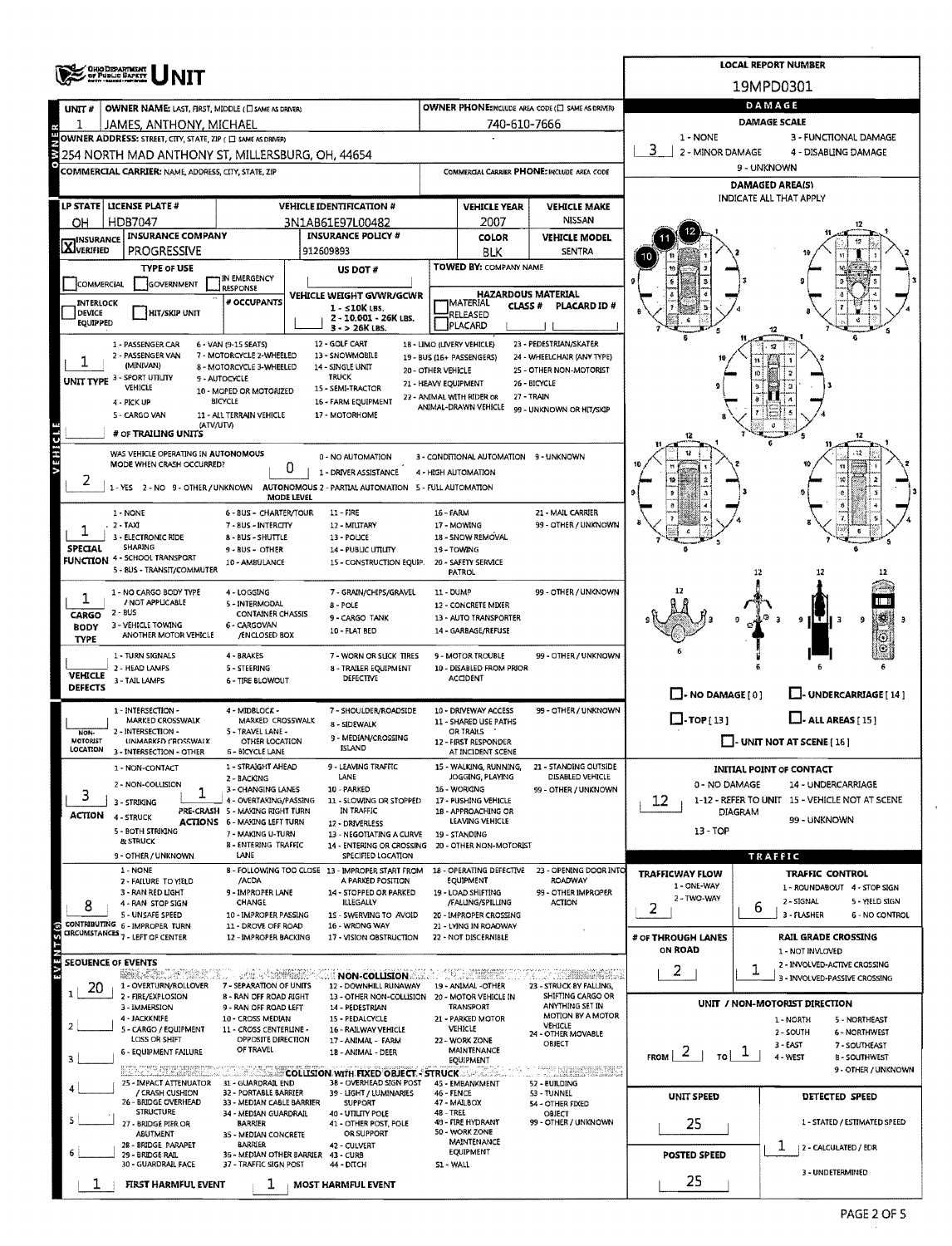|                           | <b>ORD DEPARTMENT</b><br>OF PUBLIC BAFKYY                          |                                                                      |                                                                       |                                             |                                                   |                                                       |                                      | <b>LOCAL REPORT NUMBER</b>                                           |  |  |  |
|---------------------------|--------------------------------------------------------------------|----------------------------------------------------------------------|-----------------------------------------------------------------------|---------------------------------------------|---------------------------------------------------|-------------------------------------------------------|--------------------------------------|----------------------------------------------------------------------|--|--|--|
|                           |                                                                    |                                                                      |                                                                       |                                             |                                                   |                                                       |                                      | 19MPD0301                                                            |  |  |  |
| UNIT#                     | OWNER NAME: LAST, FIRST, MIDDLE (C) SAME AS DRIVER)                |                                                                      |                                                                       |                                             |                                                   | OWNER PHONE:INCLUDE AREA CODE (E) SAME AS DRIVER)     |                                      | DAMAGE                                                               |  |  |  |
| 2                         | FIGUEROA, NORLAN, R                                                |                                                                      |                                                                       |                                             | 330-231-0973                                      |                                                       |                                      | <b>DAMAGE SCALE</b>                                                  |  |  |  |
|                           | OWNER ADDRESS: STREET, CITY, STATE, ZIP ( C) SAME AS DRIVER)       |                                                                      |                                                                       |                                             |                                                   |                                                       | 1 - NONE                             | 3 - FUNCTIONAL DAMAGE                                                |  |  |  |
|                           | 24 N CRAWFORD ST, MILLERSBURG, OH, 44654                           |                                                                      |                                                                       |                                             |                                                   |                                                       | з<br>2 - MINOR DAMAGE                | 4 - DISABLING DAMAGE                                                 |  |  |  |
|                           | COMMERCIAL CARRIER: NAME, ADDRESS, CITY, STATE, ZIP                |                                                                      |                                                                       | COMMERCIAL CARRIER PHONE: INCLUDE AREA CODE |                                                   |                                                       | 9 - UNKNOWN                          |                                                                      |  |  |  |
|                           |                                                                    |                                                                      |                                                                       |                                             |                                                   |                                                       |                                      | <b>DAMAGED AREA(S)</b><br>INDICATE ALL THAT APPLY                    |  |  |  |
|                           | LP STATE   LICENSE PLATE #                                         |                                                                      | <b>VEHICLE IDENTIFICATION #</b>                                       |                                             | <b>VEHICLE YEAR</b>                               | <b>VEHICLE MAKE</b>                                   |                                      |                                                                      |  |  |  |
| OН                        | HJC2587                                                            |                                                                      | 1HGEM225X5L055268                                                     |                                             | 2005                                              | HONDA                                                 |                                      |                                                                      |  |  |  |
| <b>X</b> INSURANCE        | <b>INSURANCE COMPANY</b>                                           |                                                                      | <b>INSURANCE POLICY #</b>                                             |                                             | COLOR                                             | <b>VEHICLE MODEL</b>                                  |                                      |                                                                      |  |  |  |
|                           | STATE FARM<br><b>TYPE OF USE</b>                                   |                                                                      | 353691582                                                             |                                             | BLK<br>TOWED BY: COMPANY NAME                     | avic                                                  | 10                                   |                                                                      |  |  |  |
| COMMERCIAL                | <b>GOVERNMENT</b>                                                  | IN EMERGENCY                                                         | US DOT #                                                              |                                             |                                                   |                                                       |                                      |                                                                      |  |  |  |
| INTERLOCK                 |                                                                    | <b>RESPONSE</b><br># DCCUPANTS                                       | VEHICLE WEIGHT GVWR/GCWR                                              |                                             | HAZARDOUS MATERIAL                                |                                                       |                                      |                                                                      |  |  |  |
| DEVICE                    | HIT/SKIP UNIT                                                      |                                                                      | $1 - 510K$ LBS.<br>2 - 10.001 - 26K LBS.                              |                                             | <b>CLASS #</b><br>RELEASED                        | PLACARD ID#                                           |                                      |                                                                      |  |  |  |
| EQUIPPED                  |                                                                    | 1                                                                    | 3 - > 26K LBS.                                                        |                                             | PLACARD                                           |                                                       |                                      |                                                                      |  |  |  |
|                           | 1 - PASSENGER CAR<br>2 - PASSENGER VAN                             | 6 - VAN (9-15 SEATS)<br>7 - MOTORCYCLE 2-WHEELED                     | 12 - GOLF CART<br>13 - SNOWMOBILE                                     |                                             | 18 - LIMO (LIVERY VEHICLE)                        | 23 - PEDESTRIAN/SKATER                                |                                      | ø                                                                    |  |  |  |
|                           | (MINIVAN)                                                          | 8 - MOTORCYCLE 3-WHEELED                                             | 14 - SINGLE UNIT                                                      | 20 - OTHER VEHICLE                          | 19 - BUS (16+ PASSENGERS)                         | 24 - WHEELCHAIR (ANY TYPE)<br>25 - OTHER NON-MOTORIST |                                      | 10                                                                   |  |  |  |
|                           | UNIT TYPE 3 - SPORT UTILITY<br>VEHICLE                             | 9 - AUTOCYCLE                                                        | <b>TRUCK</b><br>15 - SEMI-TRACTOR                                     | 21 - HEAVY EQUIPMENT                        |                                                   | 26 - BICYCLE                                          |                                      |                                                                      |  |  |  |
|                           | 4 - PICK UP                                                        | 10 - MOPED OR MOTORIZED<br>BICYCLE                                   | 16 - FARM EQUIPMENT                                                   |                                             | 22 - ANIMAL WITH RIDER OR<br>ANIMAL-DRAWN VEHICLE | 27 - TRAIN                                            |                                      |                                                                      |  |  |  |
|                           | 5 - CARGO VAN                                                      | 11 - ALL TERRAIN VEHICLE                                             | 17 - MOTORHOME                                                        |                                             |                                                   | 99 - UNKNOWN OR HIT/SKIP                              |                                      |                                                                      |  |  |  |
|                           | (ATV/UTV)<br># OF TRAILING UNITS                                   |                                                                      |                                                                       |                                             |                                                   |                                                       |                                      | 12                                                                   |  |  |  |
| VEHICLE                   | WAS VEHICLE OPERATING IN AUTONOMOUS                                |                                                                      | 0 - NO AUTOMATION                                                     |                                             | 3 - CONDITIONAL AUTOMATION 9 - UNKNOWN            |                                                       |                                      |                                                                      |  |  |  |
|                           | MODE WHEN CRASH OCCURRED?                                          | 0                                                                    | 1 - DRIVER ASSISTANCE                                                 |                                             | 4 - HIGH AUTOMATION                               |                                                       |                                      |                                                                      |  |  |  |
| $\epsilon$                | 1-YES 2-NO 9-OTHER/UNKNOWN                                         |                                                                      | AUTONOMOUS 2 - PARTIAL AUTOMATION 5 - FULL AUTOMATION                 |                                             |                                                   |                                                       |                                      |                                                                      |  |  |  |
|                           |                                                                    | MODE LEVEL                                                           |                                                                       |                                             |                                                   |                                                       |                                      |                                                                      |  |  |  |
|                           | $1 - NONE$<br>2 - TAXI                                             | 6 - BUS - CHARTER/TOUR<br>7 - BUS - INTERCITY                        | $11 - FIRE$<br>12 - MILITARY                                          | <b>16 - FARM</b>                            | 17 - MOWING                                       | 21 - MAIL CARRIER<br>99 - OTHER / UNKNOWN             |                                      |                                                                      |  |  |  |
|                           | 3 - ELECTRONIC RIDE                                                | 8 - BUS - SHUTTLE                                                    | 13 - POLICE                                                           |                                             | 18 - SNOW REMOVAL                                 |                                                       |                                      |                                                                      |  |  |  |
| <b>SPECIAL</b>            | SHARING<br><b>FUNCTION 4 - SCHOOL TRANSPORT</b>                    | 9 - BUS - OTHER                                                      | 14 - PUBLIC UTILITY                                                   |                                             | 19 - TOWING                                       |                                                       |                                      |                                                                      |  |  |  |
|                           | 5 - BUS - TRANSIT/COMMUTER                                         | 10 - AMBULANCE                                                       | 15 - CONSTRUCTION EQUIP.                                              |                                             | 20 - SAFETY SERVICE<br><b>PATROL</b>              |                                                       |                                      | 12                                                                   |  |  |  |
|                           | . 1 - NO CARGO BODY TYPE                                           | 4 - LOGGING                                                          | 7 - GRAIN/CHIPS/GRAVEL                                                | 11 - DUMP                                   |                                                   | 99 - OTHER / UNKNOWN                                  |                                      |                                                                      |  |  |  |
|                           | / NOT APPLICABLE                                                   | 5 - INTERMODAL                                                       | $8 - POLE$                                                            |                                             | 12 - CONCRETE MIXER                               |                                                       |                                      |                                                                      |  |  |  |
| CARGO<br><b>BODY</b>      | $2 - BUS$<br>3 - VEHICLE TOWING                                    | <b>CONTAINER CHASSIS</b><br>6 - CARGOVAN                             | 9 - CARGO TANK                                                        |                                             | 13 - AUTO TRANSPORTER                             |                                                       |                                      | 謙緩<br>9<br>9                                                         |  |  |  |
| <b>TYPE</b>               | ANOTHER MOTOR VEHICLE                                              | /ENCLOSED BOX                                                        | 10 - FLAT BED                                                         |                                             | 14 - GARBAGE/REFUSE                               |                                                       |                                      | $\odot$                                                              |  |  |  |
|                           | 1 - TURN SIGNALS                                                   | 4 - BRAKES                                                           | 7 - WORN OR SLICK TIRES                                               |                                             | 9 - MOTOR TROUBLE                                 | 99 - OTHER / UNKNOWN                                  |                                      | $\odot$                                                              |  |  |  |
| <b>VEHICLE</b>            | 2 - HEAD LAMPS                                                     | S - STEERING                                                         | 8 - TRAILER EQUIPMENT<br>DEFECTIVE                                    |                                             | 10 - DISABLED FROM PRIOR<br><b>ACCIDENT</b>       |                                                       |                                      |                                                                      |  |  |  |
| DEFECTS                   | 3 - TAIL LAMPS                                                     | <b>6 - TIRE BLOWOUT</b>                                              |                                                                       |                                             |                                                   |                                                       | $\Box$ - NO DAMAGE [ 0 ]             | U-UNDERCARRIAGE [14]                                                 |  |  |  |
|                           | 1 - INTERSECTION -                                                 | 4 - MIDBLOCK -                                                       | 7 - SHOULDER/ROADSIDE                                                 |                                             | 10 - DRIVEWAY ACCESS                              | 99 - OTHER / UNKNOWN                                  |                                      |                                                                      |  |  |  |
| <b>NON-</b>               | MARKED CROSSWALK<br>2 - INTERSECTION -                             | MARKED CROSSWALK<br>5 - TRAVEL LANE -                                | 8 - SIDEWALK                                                          |                                             | 11 - SHARED USE PATHS<br>OR TRAILS                |                                                       | $\Box$ -TOP [13]                     | $\Box$ - ALL AREAS [15]                                              |  |  |  |
| MOTORIST                  | UNMARKED CROSSWALK                                                 | OTHER LOCATION                                                       | 9 - MEDIAN/CROSSING<br><b>ISLAND</b>                                  |                                             | 12 - FIRST RESPONDER                              |                                                       |                                      | $\Box$ - UNIT NOT AT SCENE [ 16 ]                                    |  |  |  |
| LOCATION                  | 3 - INTERSECTION - OTHER                                           | 6 - BICYCLE LANE                                                     |                                                                       |                                             | AT INCIDENT SCENE<br>15 - WALKING, RUNNING,       |                                                       |                                      |                                                                      |  |  |  |
|                           | 1 - NON-CONTACT                                                    | 1 - STRAIGHT AHEAD<br>2 - BACKING                                    | 9 - LEAVING TRAFFIC<br>LANE                                           |                                             | JOGGING, PLAYING                                  | 21 - STANDING OUTSIDE<br>DISABLED VEHICLE             |                                      | <b>INITIAL POINT OF CONTACT</b>                                      |  |  |  |
| 4                         | 2 - NON-COLLISION<br>11                                            | 3 - CHANGING LANES<br>4 - OVERTAKING/PASSING                         | 10 - PARKED                                                           |                                             | 16 - WORKING<br>17 - PUSHING VEHICLE              | 99 - OTHER / UNKNOWN                                  | 0 - NO DAMAGE                        | 14 - UNDERCARRIAGE<br>1-12 - REFER TO UNIT 15 - VEHICLE NOT AT SCENE |  |  |  |
| ACTION                    | 3 - STRIKING<br>4 - STRUCK                                         | PRE-CRASH 5 - MAKING RIGHT TURN                                      | 11 - SLOWING OR STOPPED<br>IN TRAFFIC                                 |                                             | 18 - APPROACHING OR                               |                                                       | 6<br><b>DIAGRAM</b>                  |                                                                      |  |  |  |
|                           | S - BOTH STRIKING                                                  | <b>ACTIONS 6 - MAKING LEFT TURN</b><br>7 - MAKING U-TURN             | 12 - DRIVERLESS                                                       |                                             | LEAVING VEHICLE                                   | 99 - UNKNOWN                                          |                                      |                                                                      |  |  |  |
|                           | & STRUCK                                                           | 8 - ENTERING TRAFFIC                                                 | 13 - NEGOTIATING A CURVE<br>14 - ENTERING OR CROSSING                 |                                             | 19 - STANDING<br>20 - OTHER NON-MOTORIST          |                                                       | 13 - TOP                             |                                                                      |  |  |  |
|                           | 9 - OTHER / UNKNOWN                                                | LANE                                                                 | SPECIFIED LOCATION                                                    |                                             |                                                   |                                                       |                                      | <b>TRAFFIC</b>                                                       |  |  |  |
|                           | 1 - NONE<br>2 - FAILURE TO YIELD                                   | /ACDA                                                                | 8 - FOLLOWING TOO CLOSE 13 - IMPROPER START FROM<br>A PARKED POSITION |                                             | 18 - OPERATING DEFECTIVE<br>EQUIPMENT             | 23 - OPENING DOOR INTO<br><b>ROADWAY</b>              | <b>TRAFFICWAY FLOW</b>               | <b>TRAFFIC CONTROL</b>                                               |  |  |  |
|                           | 3 - RAN RED LIGHT                                                  | 9 - IMPROPER LANE<br>CHANGE                                          | 14 - STOPPED OR PARKED<br>ILLEGALLY                                   |                                             | 19 - LOAD SHIFTING<br>/FALLING/SPILLING           | 99 - OTHER IMPROPER<br>ACTION                         | 1 - ONE-WAY<br>2 - TWO-WAY           | 1 - ROUNDABOUT 4 - STOP SIGN<br>2 - SIGNAL<br>5 - YIELD SIGN         |  |  |  |
|                           | 4 - RAN STOP SIGN<br>5 - UNSAFE SPEED                              | 10 - IMPROPER PASSING                                                | 15 - SWERVING TO AVOID                                                |                                             | 20 - IMPROPER CROSSING                            |                                                       | 2                                    | 6<br>3 - FLASHER<br>6 - NO CONTROL                                   |  |  |  |
|                           | CONTRIBUTING 6 - IMPROPER TURN<br>CIRCUMSTANCES 7 - LEFT OF CENTER | 11 - DROVE OFF ROAD                                                  | 16 - WRONG WAY                                                        |                                             | 21 - LYING IN ROADWAY                             |                                                       |                                      |                                                                      |  |  |  |
| EVENTS(s)                 |                                                                    | 12 - IMPROPER BACKING                                                | 17 - VISION OBSTRUCTION                                               |                                             | 22 - NOT DISCERNIBLE                              |                                                       | # OF THROUGH LANES<br><b>ON ROAD</b> | <b>RAIL GRADE CROSSING</b><br>1 - NOT INVLOVED                       |  |  |  |
| <b>SEQUENCE OF EVENTS</b> |                                                                    |                                                                      |                                                                       |                                             |                                                   |                                                       |                                      | 2 - INVOLVED-ACTIVE CROSSING<br>1                                    |  |  |  |
|                           | ERS V<br>1 - OVERTURN/ROLLOVER                                     | <u> Distribution of the Communication</u><br>7 - SEPARATION OF UNITS | NON-COLLISION<br>12 - DOWNHILL RUNAWAY                                |                                             | WITTERMORE<br>19 - ANIMAL - OTHER                 | i di dia mengenakan kali<br>23 - STRUCK BY FALLING,   | 2                                    | 3 - INVOLVED-PASSIVE CROSSING                                        |  |  |  |
| 20                        | 2 - FIRE/EXPLOSION                                                 | 8 - RAN OFF ROAD RIGHT                                               | 13 - OTHER NON-COLLISION 20 - MOTOR VEHICLE IN                        |                                             |                                                   | SHIFTING CARGO OR                                     |                                      | UNIT / NON-MOTORIST DIRECTION                                        |  |  |  |
|                           | 3 - IMMERSION<br>4 - JACKKNIFE                                     | 9 - RAN OFF ROAD LEFT<br>10 - CROSS MEDIAN                           | 14 - PEDESTRIAN<br>15 - PEDALCYCLE                                    |                                             | TRANSPORT<br>21 - PARKED MOTOR                    | ANYTHING SET IN<br>MOTION BY A MOTOR                  |                                      | 1 - NORTH<br>5 - NORTHEAST                                           |  |  |  |
|                           | 5 - CARGO / EQUIPMENT                                              | 11 - CROSS CENTERLINE -                                              | 16 - RAILWAY VEHICLE                                                  |                                             | VEHICLE                                           | VEHICLE<br>24 - OTHER MOVABLE                         |                                      | 2 - SOUTH<br>6 - NORTHWEST                                           |  |  |  |
|                           | LOSS OR SHIFT<br>6 - EQUIPMENT FAILURE                             | OPPOSITE DIRECTION<br>OF TRAVEL                                      | 17 - ANIMAL - FARM<br>18 - ANIMAL - DEER                              |                                             | 22 - WORK ZONE<br>MAINTENANCE                     | OBJECT                                                |                                      | 3 - EAST<br>7 - SOUTHEAST                                            |  |  |  |
|                           | EAN TECHNOLOGICA                                                   |                                                                      | <b>COLUSION WITH FIXED OBJECT - STRUCK</b>                            |                                             | EQUIPMENT                                         | at a Xosz xot                                         | <b>FROM</b><br>το                    | 4 - WEST<br>8 - SOUTHWEST<br>9 - OTHER / UNKNOWN                     |  |  |  |
|                           | 25 - IMPACT ATTENUATOR                                             | 31 - GUARDRAIL END                                                   | 38 - OVERHEAD SIGN POST                                               |                                             | latet anni<br>45 - EMBANKMENT                     | 52 BUILDING                                           |                                      |                                                                      |  |  |  |
|                           | / CRASH CUSHION<br>26 - BRIDGE OVERHEAD                            | 32 - PORTABLE BARRIER<br>33 - MEDIAN CABLE BARRIER                   | 39 - LIGHT / LUMINARIES<br><b>SUPPORT</b>                             | 46 - FENCE                                  | 47 - MAILBOX                                      | 53 - TUNNEL<br>54 - OTHER FIXED                       | <b>UNIT SPEED</b>                    | <b>DETECTED SPEED</b>                                                |  |  |  |
| 5                         | <b>STRUCTURE</b>                                                   | 34 - MEDIAN GUARDRAIL                                                | 40 - UTILITY POLE                                                     | 48 - TREE                                   | 49 - FIRE HYDRANT                                 | OBJECT<br>99 - OTHER / UNKNOWN                        |                                      | 1 - STATED / ESTIMATED SPEED                                         |  |  |  |
|                           | 27 - BRIDGE PIER OR<br>ABUTMENT                                    | BARRIER<br>3S - MEDIAN CONCRETE                                      | 41 - OTHER POST, POLE<br>OR SUPPORT                                   |                                             | 50 - WORK ZONE                                    |                                                       |                                      |                                                                      |  |  |  |
|                           | 28 - BRIDGE PARAPET<br>29 - BRIDGE RAIL                            | <b>BARRIER</b><br>36 - MEDIAN OTHER BARRIER                          | 42 - CULVERT<br>43 - CURB                                             |                                             | MAINTENANCE<br>EQUIPMENT                          |                                                       | <b>POSTED SPEED</b>                  | 2 - CALCULATED / EDR                                                 |  |  |  |
|                           | 30 - GUARDRAIL FACE                                                | 37 - TRAFFIC SIGN POST                                               | 44 - DITCH                                                            | 51 - WALL                                   |                                                   |                                                       |                                      | 3 - UNDETERMINED                                                     |  |  |  |
| ı                         | FIRST HARMFUL EVENT                                                | T                                                                    | <b>MOST HARMFUL EVENT</b>                                             |                                             |                                                   |                                                       |                                      |                                                                      |  |  |  |

 $\bar{\beta}$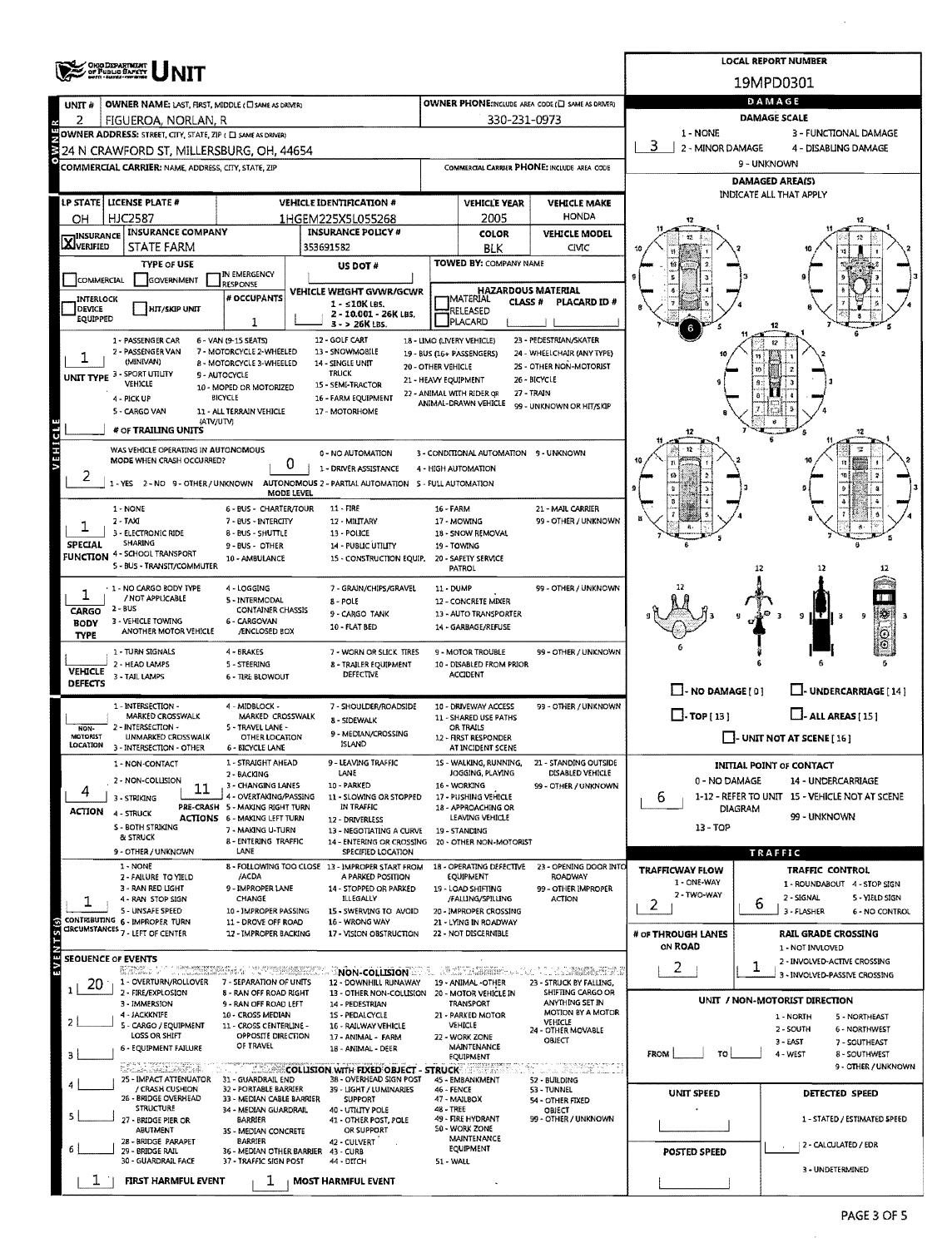|                                                        |                                                                                                                                                                            |  |                                                          |    |                                                                                              |                                                                             |                                   |              |                                                                              |                                   |                             | <b>LOCAL REPORT NUMBER</b>                       |               |                                  |                                      |                            |  |
|--------------------------------------------------------|----------------------------------------------------------------------------------------------------------------------------------------------------------------------------|--|----------------------------------------------------------|----|----------------------------------------------------------------------------------------------|-----------------------------------------------------------------------------|-----------------------------------|--------------|------------------------------------------------------------------------------|-----------------------------------|-----------------------------|--------------------------------------------------|---------------|----------------------------------|--------------------------------------|----------------------------|--|
|                                                        | <b>ELER MOTORIST / NON-MOTORIST</b>                                                                                                                                        |  |                                                          |    |                                                                                              |                                                                             |                                   |              |                                                                              | 19MPD0301<br>DATE OF BIRTH<br>AGE |                             |                                                  |               |                                  |                                      |                            |  |
| UNIT #                                                 | NAME: LAST, FIRST, MIDDLE                                                                                                                                                  |  |                                                          |    |                                                                                              |                                                                             |                                   |              |                                                                              |                                   |                             |                                                  |               |                                  | <b>GENDER</b>                        |                            |  |
| 1                                                      | JAMES, ANTHONY, MICHAEL                                                                                                                                                    |  |                                                          |    |                                                                                              |                                                                             |                                   |              |                                                                              |                                   |                             | 01/19/1997                                       |               |                                  | 22                                   | м                          |  |
|                                                        | ADDRESS: STREET, CITY, STATE, ZIP                                                                                                                                          |  |                                                          |    |                                                                                              |                                                                             |                                   |              |                                                                              |                                   |                             | <b>CONTACT PHONE - INCLUDE AREA CODE</b>         |               |                                  |                                      |                            |  |
| ρ                                                      | 254 NORTH MAD ANTHONY ST, MILLERSBURG, OH, 44654                                                                                                                           |  |                                                          |    |                                                                                              |                                                                             |                                   |              |                                                                              |                                   | 740-610-7666                | SEATING                                          |               |                                  |                                      |                            |  |
| <b>DTORIST / NON-M</b><br>5                            | <b>SAFETY EQUIPMENT</b><br>INJURED TAKEN TO: MEDICAL FACILITY (NAME, CITY)<br>INJURIES INJURED<br><b>EMS AGENCY (NAME)</b><br><b>USED</b><br><b>TAKEN</b><br>BY<br>1<br>11 |  |                                                          |    |                                                                                              |                                                                             |                                   |              |                                                                              |                                   | 1DOT-COMPLIANT<br>MC HELMET | <b>POSITION</b><br>1                             |               | AIR BAG USAGE EJECTION<br>1<br>2 |                                      | <b>TRAPPED</b><br>1        |  |
| <b>OL STATE</b>                                        |                                                                                                                                                                            |  | <b>OPERATOR LICENSE NUMBER</b>                           |    |                                                                                              | OFFENSE CHARGED                                                             |                                   | <b>LOCAL</b> | OFFENSE DESCRIPTION                                                          |                                   |                             |                                                  |               | <b>CITATION NUMBER</b>           |                                      |                            |  |
| OН                                                     | UB274153                                                                                                                                                                   |  |                                                          |    |                                                                                              | CODE<br>⊠<br>333.03A<br><b>ACDA</b>                                         |                                   |              |                                                                              |                                   |                             |                                                  |               | QP6DX1U                          |                                      |                            |  |
| OL CLASS                                               | <b>ENDORSEMENT</b><br><b>RESTRICTION SELECT UP TO 3</b>                                                                                                                    |  |                                                          |    | <b>DRIVER</b>                                                                                |                                                                             | ALCOHOL / DRUG SUŚPECTED          |              | CONDITION                                                                    |                                   | ALCOHOL TEST                |                                                  |               | <b>DRUG TEST(S)</b>              |                                      |                            |  |
| 4                                                      |                                                                                                                                                                            |  |                                                          |    | <b>DISTRACTED</b><br>$18Y_1$                                                                 | <b>ALCOHOL</b>                                                              | MARIJUANA                         |              |                                                                              | <b>STATUS</b>                     | TYPE                        | VALUE                                            | <b>STATUS</b> | <b>TYPE</b>                      | <b>RESULTS SELECT UP TO 4</b>        |                            |  |
|                                                        |                                                                                                                                                                            |  | з                                                        |    |                                                                                              | OTHER DRUG                                                                  |                                   |              | 1                                                                            | 1                                 | 1                           |                                                  | 1             | 1                                |                                      |                            |  |
| UNIT#                                                  |                                                                                                                                                                            |  | NAME: LAST, FIRST, MIDDLE                                |    |                                                                                              |                                                                             |                                   |              |                                                                              |                                   |                             | DATE OF BIRTH                                    |               |                                  | <b>AGE</b>                           | <b>GENDER</b>              |  |
| 2                                                      |                                                                                                                                                                            |  | LAINZ, DENIS, ANTONIO                                    |    |                                                                                              |                                                                             |                                   |              |                                                                              |                                   |                             | 03/04/1998                                       |               |                                  | 20                                   | м                          |  |
|                                                        | ADDRESS: STREET, CITY, STATE, ZIP                                                                                                                                          |  |                                                          |    |                                                                                              |                                                                             |                                   |              |                                                                              |                                   |                             | <b>CONTACT PHONE - INCLUDE AREA CODE</b>         |               |                                  |                                      |                            |  |
|                                                        |                                                                                                                                                                            |  | 25 NORTH WASHINGTON STREET B, MILLERSBURG, OH, 44654     |    |                                                                                              |                                                                             |                                   |              |                                                                              |                                   | 330-600-7131                |                                                  |               |                                  |                                      |                            |  |
| <b>INJURIES</b>                                        | <b>INJURED</b><br>TAKEN                                                                                                                                                    |  | <b>EMS AGENCY (NAME)</b>                                 |    |                                                                                              | INJURED TAKEN TO: MEDICAL FACILITY (NAME, CITY)                             |                                   |              | SAFETY EQUIPMENT<br>USED                                                     |                                   | <b>IDOT-COMPLIANT</b>       | <b>SEATING</b><br>POSITION                       |               | AIR BAG USAGE                    | <b>EJECTION</b>                      | <b>TRAPPED</b>             |  |
| 5                                                      | BY<br><u>ىك</u>                                                                                                                                                            |  |                                                          |    |                                                                                              |                                                                             |                                   |              | 4                                                                            |                                   | <b>IMC HELMET</b>           | 1                                                |               | 1                                | 1                                    | 1                          |  |
| <b>MOTORIST / NON-MOTORI</b><br><b>OL STATE</b>        |                                                                                                                                                                            |  | <b>OPERATOR LICENSE NUMBER</b>                           |    |                                                                                              | OFFENSE CHARGED                                                             |                                   | LOCAL        | OFFENSE DESCRIPTION                                                          |                                   |                             |                                                  |               | <b>CITATION NUMBER</b>           |                                      |                            |  |
| OH.                                                    | SQ018696                                                                                                                                                                   |  |                                                          |    |                                                                                              |                                                                             |                                   | <b>CODE</b>  |                                                                              |                                   |                             |                                                  |               |                                  |                                      |                            |  |
| OL CLASS                                               | ENDORSEMENT                                                                                                                                                                |  | <b>RESTRICTION SELECT UP TO 3</b>                        |    | <b>DRIVER</b>                                                                                |                                                                             | ALCOHOL / DRUG SUSPECTED          |              | <b>CONDITION</b>                                                             |                                   | ALCOHOL TEST                |                                                  |               |                                  | <b>DRUG TEST(S)</b>                  |                            |  |
|                                                        |                                                                                                                                                                            |  |                                                          |    | <b>DISTRACTED</b>                                                                            | ALCOHOL                                                                     | MARUUANA                          |              |                                                                              | <b>STATUS</b>                     | <b>TYPE</b>                 | VALUE                                            | <b>STATUS</b> | <b>TYPE</b>                      |                                      | RESULTS SELECT UP TO 4     |  |
| 4                                                      |                                                                                                                                                                            |  |                                                          |    | $18Y$ <sub>1</sub>                                                                           | OTHER DRUG                                                                  |                                   |              | 1                                                                            | 1                                 | 1                           |                                                  | 1             | 1                                |                                      |                            |  |
| UNIT #                                                 |                                                                                                                                                                            |  | NAME: LAST, FIRST, MIDDLE                                |    |                                                                                              |                                                                             |                                   |              |                                                                              |                                   |                             | DATE OF BIRTH                                    |               |                                  | AGE                                  | <b>GENDER</b>              |  |
|                                                        | ADDRESS: STREET, CITY, STATE, ZIP                                                                                                                                          |  |                                                          |    |                                                                                              |                                                                             |                                   |              |                                                                              |                                   |                             |                                                  |               |                                  |                                      |                            |  |
|                                                        |                                                                                                                                                                            |  |                                                          |    |                                                                                              |                                                                             |                                   |              |                                                                              |                                   |                             | <b>CONTACT PHONE - INCLUDE AREA CODE</b>         |               |                                  | <b>EJECTION</b>                      | <b>TRAPPED</b>             |  |
|                                                        | INJURIES INJURED<br><b>EMS AGENCY (NAME)</b><br><b>TAKEN</b><br>BY                                                                                                         |  |                                                          |    |                                                                                              | SAFETY EQUIPMENT<br>INJURED TAKEN TO: MEDICAL FACILITY (NAME, CITY)<br>USED |                                   |              | <b>SEATING</b><br>IDOT-Compliant<br>POSITION<br><b>J<sub>MC HELMET</sub></b> |                                   |                             | <b>AIR BAG USAGE</b>                             |               |                                  |                                      |                            |  |
| MOTORIST / NON-MOTORIST                                |                                                                                                                                                                            |  | OL STATE OPERATOR LICENSE NUMBER                         |    |                                                                                              | <b>LOCAL</b><br><b>OFFENSE CHARGED</b><br>OFFENSE DESCRIPTION<br>CODE       |                                   |              |                                                                              |                                   | <b>CITATION NUMBER</b>      |                                                  |               |                                  |                                      |                            |  |
| OL CLASS                                               | ENDORSEMENT                                                                                                                                                                |  | <b>RESTRICTION SELECT UP TO 3</b>                        |    | <b>ALCOHOL / DRUG SUSPECTED</b><br><b>DRIVER</b><br><b>DISTRACTED</b><br>ALCOHOL<br>MARDUANA |                                                                             |                                   | CONDITION    | <b>ALCOHOL TEST</b><br><b>STATUS</b><br><b>TYPE</b>                          |                                   | VALUE                       | <b>STATUS</b>                                    | <b>TYPE</b>   | DRUG TEST(S)                     | <b>RESULTS SELECT UP TO 4</b>        |                            |  |
|                                                        |                                                                                                                                                                            |  |                                                          | BY |                                                                                              | <b>OTHER DRUG</b>                                                           |                                   |              |                                                                              |                                   |                             |                                                  |               |                                  |                                      |                            |  |
|                                                        | INJURIES                                                                                                                                                                   |  | <b>SEATING POSITION</b>                                  |    | AIR BAG                                                                                      |                                                                             | <b>OL CLASS</b>                   |              | OL RESTRICTION(S)                                                            |                                   |                             | <b>DRIVER DISTRACTION</b>                        |               |                                  | <b>TEST STATUS</b>                   |                            |  |
| 1-FATAL                                                |                                                                                                                                                                            |  | 1 - FRONT - LEFT SIDE                                    |    | 1 - NOT DEPLOYED<br>2 - DEPLOYED FRONT                                                       |                                                                             | 1 - CLASS A                       |              | 1 - ALCOHOL INTERLOCK                                                        |                                   |                             | 1 - NOT DISTRACTED                               |               |                                  | 1 - NONE GIVEN                       |                            |  |
| 2 - SUSPECTED SERIOUS<br>injury                        |                                                                                                                                                                            |  | (MOTORCYCLE DRIVER)<br>2 - FRONT - MIDDLE                |    | 3 - DEPLOYED SIDE<br>4 - DEPLOYED BOTH                                                       |                                                                             | $2 - CLASSB$                      |              | device<br>2 - CDL INTRASTATE ONLY                                            |                                   |                             | 2 - MANUALLY OPERATING AN<br><b>ELECTRONIC</b>   |               |                                  | 2 - TEST REFUSED<br>3 - TEST GIVEN.  |                            |  |
| - SUSPECTED MINOR<br>INJURY                            |                                                                                                                                                                            |  | 3 - FRONT - RIGHT SIDE<br>4 SECOND PLEFT SIDE            |    | FRONT/SIDE                                                                                   |                                                                             | $3 - CLASSC$                      |              | 3 - CORRECTIVE LENSES<br>4 - FARM WAIVER                                     |                                   |                             | COMMUNICATION DEVICE<br>(TEXTING, TYPING,        |               |                                  | / UNUSABLE                           | <b>CONTAMINATED SAMPLE</b> |  |
| 4 - POSSIBLE INJURY                                    |                                                                                                                                                                            |  | (MOTORCYCLE PASSENGER)<br>S-SECOND-MIDDLE                |    | <b>S=NOT APPLICABLE</b><br>9 - DEPLOYMENT UNKNOWN                                            |                                                                             | 4 - REGULAR CLASS<br>$(OHIO = DI$ |              | 5 - EXCEPT CLASS A BUS<br>6 - EXCEPT CLASS A                                 |                                   |                             | <b>DIALINGY</b><br>- TALKING ON HANDS-FREE       |               | 4 - TEST GIVEN,                  | <b>RESULTS KNOWN</b>                 |                            |  |
| 5 - NO APPARENT INJURY                                 |                                                                                                                                                                            |  | 6 - SECOND - RIGHT SIDE<br>7 - THIRD - LEFT SIDE         |    |                                                                                              |                                                                             | 5 - M/C MOPED ONLY                |              | <b>&amp; CLASS B BUS</b><br><b>EXCEPT TRACTOR-TRAILER</b>                    |                                   |                             | COMMUNICATION DEVICE<br>4'- TALKING ON HAND-HELD |               | S - TEST GIVEN!                  |                                      |                            |  |
|                                                        | <b>INJURIES TAKEN BY</b>                                                                                                                                                   |  | (MOTORCYCLE SIDE CAR)                                    |    | <b>EJECTION</b><br>1 - NOT LIECTED                                                           |                                                                             | 6 - NO VALID OL                   |              | <b>8 - INTERMEDIATE LICENSE</b><br><b>RESTRICTIONS</b>                       |                                   | 5                           | COMMUNICATION DEVICE<br>: OTHER ACTIVITY WITH AN |               |                                  | RESULTS UNKNOWN                      |                            |  |
| 1 - NOT TRANSPORTED                                    |                                                                                                                                                                            |  | 8 - THIRD - MIDDLE,<br>9-THIRD - RIGHT SIDE              |    | 2 - PARTIALLY EJECTED                                                                        |                                                                             | <b>OL ENDORSEMENT</b>             |              | 9 - LEARNER'S PERMIT                                                         |                                   |                             | ELECTRONIC DEVICE<br>6 - PASSENGER               |               | 1-NONE                           |                                      | <b>ALCOHOL TEST TYPE</b>   |  |
| <b>/TREATED AT SCENE</b><br>$2 - EMS$                  |                                                                                                                                                                            |  | 10 - SLEEPER SECTION<br>OF TRUCK CAB                     |    | 3 - TOTALLY EJECTED<br>4 - NOT APPLICABLE                                                    |                                                                             | H - HAZMAT                        |              | <b>RESTRICTIONS</b><br>10 - LIMITED TO DAYLIGHT                              |                                   |                             | 7 - OTHER DISTRACTION<br>INSIDE THE VEHICLE.     |               | $2 - BLOOD$<br>3 - URINE         |                                      |                            |  |
| 3 - POLICE                                             |                                                                                                                                                                            |  | 11 - PASSENGER IN                                        |    | TRAPPED                                                                                      |                                                                             | M - MOTORCYCLE                    |              | ONLY<br>11 - LIMITED TO EMPLOYMENT                                           |                                   |                             | <b>8 - OTHER DISTRACTION</b>                     |               | 4 - BREATH                       |                                      |                            |  |
| 9 - OTHER / UNKNOWN                                    |                                                                                                                                                                            |  | OTHER ENCLOSED CARGO<br>AREA (NON-TRAILING UNIT,         |    | 1 - NOT TRAPPED                                                                              |                                                                             | P - PASSENGER                     |              | 12 - LIMITED - OTHER<br>13 - MECHANICAL DEVICES                              |                                   |                             | OUTSIDE THE VEHICLE<br>9 - OTHER / UNKNOWN       |               | <b>5 - OTHER</b>                 |                                      |                            |  |
|                                                        | <b>SAFETY EQUIPMENT</b>                                                                                                                                                    |  | BUS, PICK-UP WITH CAP)<br>12 - PASSENGER IN              |    | 2 - EXTRICATED BY<br>MECHANICAL MEANS                                                        |                                                                             | N-TANKER<br>Q - MOTOR SCOOTER     |              | (SPECIAL BRAKES, HAND<br>CONTROLS, OR OTHER                                  |                                   |                             | <b>CONDITION</b>                                 |               | 1 - NONE                         | <b>DRUG TEST TYPE</b>                |                            |  |
| 1 - NONE USED                                          |                                                                                                                                                                            |  | UNENCLOSED CARGO AREA 3 - FREED BY<br>13 - TRAILING UNIT |    | NON-MECHANICAL MEANS                                                                         |                                                                             | r - Three-wheel                   |              | <b>ADAPTIVE DEVICES)</b>                                                     |                                   |                             | 1 - APPARENTLY NORMAL<br>2 - PHYSICAL IMPAIRMENT |               | 2-BLOOD<br>3-URINE               |                                      |                            |  |
| 2 - SHOULDER BELT ONLY                                 |                                                                                                                                                                            |  | 14 - RIDING ON VEHICLE                                   |    |                                                                                              |                                                                             | MOTORCYCLE<br>S - SCHOOL BUS      |              | 14 - MILITARY VEHICLES ONLY<br><b>15 - MOTOR VEHICLES</b>                    |                                   |                             | 3 - EMOTIONAL (E.G.,                             |               | 4 - OTHER                        |                                      |                            |  |
| USED.<br>- LAP BELT ONLY USED                          |                                                                                                                                                                            |  | <b>EXTERIOR</b><br>(NON-TRAIUNG UNIT)                    |    |                                                                                              |                                                                             | DOUBLE & TRIPLE                   |              | WITHOUT AIR BRAKES<br><b>16 - OUTSIDE MIRROR</b>                             |                                   |                             | DEPRESSED, ANGRY,<br><b>DISTURBED)</b>           |               |                                  |                                      | <b>DRUG TEST RESULT(S)</b> |  |
| 4 - SHOULDER & LAP BELT<br><b>USED</b>                 |                                                                                                                                                                            |  | 15 - NON-MOTORIST<br>99 - OTHER / UNKNOWN                |    |                                                                                              |                                                                             | TRAILERS                          |              | 17 - PROSTHETIC AID.<br>18 - OTHER                                           |                                   | 4 - ILLNESS                 | S - FELL ASLEEP, FAINTED,                        |               |                                  | 1 - AMPHETAMINES<br>2 - BARBITURATES |                            |  |
| IS.<br><b>FORWARD FACING</b>                           | - CHILD RESTRAINT SYSTEM                                                                                                                                                   |  |                                                          |    |                                                                                              |                                                                             | : TANKER / HAZMAT                 |              |                                                                              |                                   |                             | FATIGUED, ETC.<br>6 - UNDER THE INFLUENCE OF     |               |                                  | 3 - BENZODIAZEPINES                  |                            |  |
| 6 - CHILD RESTRAINT SYSTEM                             |                                                                                                                                                                            |  |                                                          |    |                                                                                              |                                                                             | GENDER                            |              |                                                                              |                                   |                             | <b>MEDICATIONS / DRUGS /</b>                     |               | 5 - COCAINE                      | 4 - CANNABINOIDS                     |                            |  |
| - REAR FACING<br>7 - BOOSTER SEAT                      |                                                                                                                                                                            |  |                                                          |    |                                                                                              |                                                                             | F-FEMALE                          |              |                                                                              |                                   |                             | <b>ALCOHOL</b><br>9 - OTHER / UNKNOWN            |               | 7 - OTHER                        | 6 - OPIATES / OPIOIDS                |                            |  |
| <b>8- HELMET USED</b><br>9 - PROTECTIVE PADS USED      |                                                                                                                                                                            |  |                                                          |    |                                                                                              |                                                                             | M - MALE                          |              |                                                                              |                                   |                             |                                                  |               |                                  | 8 - NEGATIVE RESULTS                 |                            |  |
| (ELBOWS, KNEES, ETC)                                   |                                                                                                                                                                            |  |                                                          |    |                                                                                              |                                                                             | U - OTHER / UNKNOWN               |              |                                                                              |                                   |                             |                                                  |               |                                  |                                      |                            |  |
| 10 - REFLECTIVE CLOTHING<br>11 - LIGHTING - PEDESTRIAN |                                                                                                                                                                            |  |                                                          |    |                                                                                              |                                                                             |                                   |              |                                                                              |                                   |                             |                                                  |               |                                  |                                      |                            |  |
| / BICYCLE ONLY<br>99 - OTHER / UNKNOWN                 |                                                                                                                                                                            |  |                                                          |    |                                                                                              |                                                                             |                                   |              |                                                                              |                                   |                             |                                                  |               |                                  |                                      |                            |  |

 $\mathcal{A}$ 

 $\sim$ 

 $\mathcal{L}^{\text{max}}_{\text{max}}$